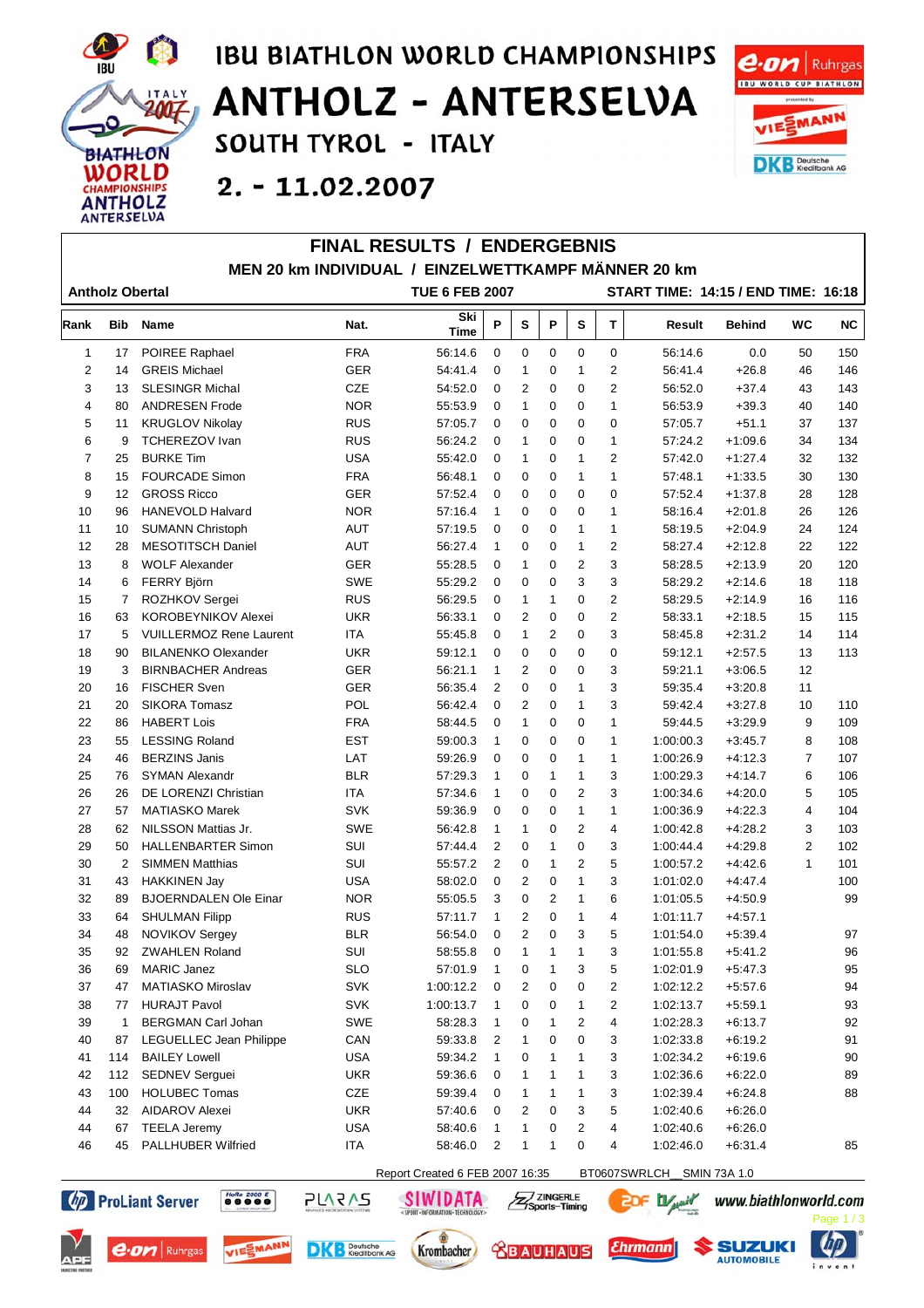

## **IBU BIATHLON WORLD CHAMPIONSHIPS ANTHOLZ - ANTERSELVA** SOUTH TYROL - ITALY



 $2. - 11.02.2007$ 

|      |            |                             | <b>FINAL RESULTS / ENDERGEBNIS</b>                  |                                 |                |                         |                |                |                         |                                            |               |           |           |
|------|------------|-----------------------------|-----------------------------------------------------|---------------------------------|----------------|-------------------------|----------------|----------------|-------------------------|--------------------------------------------|---------------|-----------|-----------|
|      |            |                             | MEN 20 km INDIVIDUAL / EINZELWETTKAMPF MÄNNER 20 km |                                 |                |                         |                |                |                         |                                            |               |           |           |
|      |            | <b>Antholz Obertal</b>      |                                                     | <b>TUE 6 FEB 2007</b>           |                |                         |                |                |                         | <b>START TIME: 14:15 / END TIME: 16:18</b> |               |           |           |
| Rank | <b>Bib</b> | <b>Name</b>                 | Nat.                                                | Ski<br>Time                     | P              | S                       | P              | s              | T.                      | Result                                     | <b>Behind</b> | <b>WC</b> | <b>NC</b> |
| 47   | 30         | <b>TOBRELUTS Indrek</b>     | <b>EST</b>                                          | 57:50.9                         | $\mathbf{1}$   | $\mathbf 0$             | $\mathbf{1}$   | 3              | 5                       | 1:02:50.9                                  | $+6:36.3$     |           | 84        |
| 48   | 21         | <b>VALIULLIN Rustam</b>     | <b>BLR</b>                                          | 56:53.4                         | 3              | $\mathbf{1}$            | $\mathbf{1}$   | $\mathbf{1}$   | 6                       | 1:02:53.4                                  | $+6:38.8$     |           | 83        |
| 49   | 70         | <b>BERGER Lars</b>          | <b>NOR</b>                                          | 58:09.7                         | $\mathbf{1}$   | $\mathbf{1}$            | 2              | $\mathbf{1}$   | 5                       | 1:03:09.7                                  | $+6:55.1$     |           |           |
| 50   | 22         | <b>KINNUNEN Jouni</b>       | <b>FIN</b>                                          | 1:02:18.4                       | $\mathbf{1}$   | $\mathbf 0$             | 0              | 0              | $\mathbf{1}$            | 1:03:18.4                                  | $+7:03.8$     |           | 81        |
| 51   | 38         | <b>ROBERT Julien</b>        | <b>FRA</b>                                          | 1:01:22.9                       | 0              | $\mathbf 0$             | 0              | $\overline{2}$ | $\overline{2}$          | 1:03:22.9                                  | $+7:08.3$     |           |           |
| 52   | 65         | <b>EKHOLM David</b>         | <b>SWE</b>                                          | 59:26.3                         | $\overline{2}$ | $\mathbf 0$             | $\overline{2}$ | 0              | $\overline{4}$          | 1:03:26.3                                  | $+7:11.7$     |           |           |
| 53   | 78         | SOUKUP Jaroslav             | <b>CZE</b>                                          | 56:30.9                         | 2              | $\overline{2}$          | 1              | $\overline{2}$ | $\overline{7}$          | 1:03:30.9                                  | $+7:16.3$     |           | 78        |
| 54   | 51         | <b>VITEK Zdenek</b>         | <b>CZE</b>                                          | 57:32.3                         | $\mathbf{1}$   | $\overline{2}$          | $\mathbf{1}$   | $\overline{2}$ | 6                       | 1:03:32.3                                  | $+7:17.7$     |           |           |
| 55   | 105        | DASHKEVICH Sergey           | <b>BLR</b>                                          | 1:01:40.3                       | $\mathbf 0$    | $\mathbf 0$             | 0              | $\overline{2}$ | $\overline{2}$          | 1:03:40.3                                  | $+7:25.7$     |           |           |
| 56   | 61         | <b>ZHANG Qing</b>           | <b>CHN</b>                                          | 59:45.9                         | 0              | $\mathbf 0$             | 1              | 3              | $\overline{4}$          | 1:03:45.9                                  | $+7:31.3$     |           | 75        |
| 57   | 85         | <b>WINDISCH Markus</b>      | ITA                                                 | 58:49.2                         | $\mathbf{1}$   | $\overline{2}$          | $\mathbf{1}$   | $\mathbf{1}$   | 5                       | 1:03:49.2                                  | $+7:34.6$     |           |           |
| 58   | 107        | <b>BÖCKLI Claudio</b>       | SUI                                                 | 58:50.0                         | $\mathbf{1}$   | $\mathbf{1}$            | 1              | $\overline{2}$ | 5                       | 1:03:50.0                                  | $+7:35.4$     |           |           |
| 59   | 4          | <b>PINTER Friedrich</b>     | <b>AUT</b>                                          | 58:57.9                         | $\mathbf{1}$   | $\overline{2}$          | $\mathbf{1}$   | $\mathbf{1}$   | 5                       | 1:03:57.9                                  | $+7:43.3$     |           | 72        |
| 60   | 99         | <b>LEONI David</b>          | CAN                                                 | 1:00:07.0                       | $\mathbf{1}$   | $\mathbf{1}$            | 1              | 1              | $\overline{4}$          | 1:04:07.0                                  | $+7:52.4$     |           | 71        |
| 61   | 29         | PLYWACZYK Krzysztof         | POL                                                 | 1:01:12.1                       | $\overline{2}$ | 1                       | 0              | 0              | 3                       | 1:04:12.1                                  | $+7:57.5$     |           | 70        |
| 62   | 36         | <b>CLEGG Robin</b>          | CAN                                                 | 1:01:17.8                       | 0              | $\overline{2}$          | 0              | $\mathbf{1}$   | 3                       | 1:04:17.8                                  | $+8:03.2$     |           | 69        |
| 63   | 111        | <b>ILIEV Vladimir</b>       | <b>BUL</b>                                          | 1:01:21.0                       | $\mathbf{1}$   | $\Omega$                | 0              | $\overline{2}$ | 3                       | 1:04:21.0                                  | $+8:06.4$     |           | 68        |
| 64   | 24         | <b>ANTILA Timo</b>          | <b>FIN</b>                                          | 1:00:21.4                       | $\mathbf{1}$   | 2                       | 1              | 0              | $\overline{\mathbf{4}}$ | 1:04:21.4                                  | $+8:06.8$     |           | 67        |
| 65   | 27         | <b>ZHANG Chengye</b>        | <b>CHN</b>                                          | 57:39.9                         | 0              | 4                       | 1              | $\overline{2}$ | $\overline{7}$          | 1:04:39.9                                  | $+8:25.3$     |           | 66        |
| 66   | 84         | ZIEMIANIN Wieslaw           | POL                                                 | 1:03:40.9                       | $\mathbf 0$    | $\mathbf 0$             | 0              | $\mathbf{1}$   | $\mathbf{1}$            | 1:04:40.9                                  | $+8:26.3$     |           | 65        |
| 67   | 91         | <b>KAUPPINEN Jarkko</b>     | <b>FIN</b>                                          | 1:03:41.9                       | $\mathbf{1}$   | $\mathbf 0$             | 0              | 0              | $\mathbf{1}$            | 1:04:41.9                                  | $+8:27.3$     |           | 64        |
| 68   | 74         | <b>EDER Simon</b>           | <b>AUT</b>                                          | 1:00:52.9                       | $\mathbf{1}$   | $\mathbf 0$             | 1              | $\overline{2}$ | $\overline{4}$          | 1:04:52.9                                  | $+8:38.3$     |           |           |
| 69   | 72         | <b>VIKS Priit</b>           | <b>EST</b>                                          | 59:55.1                         | 0              | $\mathbf{1}$            | 3              | $\mathbf{1}$   | 5                       | 1:04:55.1                                  | $+8:40.5$     |           | 62        |
| 70   | 60         | <b>RUDENCHYK Vitaliy</b>    | <b>BUL</b>                                          | 1:00:01.2                       | 1              | $\overline{2}$          | 0              | 2              | 5                       | 1:05:01.2                                  | $+8:46.6$     |           | 61        |
| 71   | 79         | <b>LIBIETIS Kristaps</b>    | LAT                                                 | 1:03:23.4                       | 0              | 1                       | 1              | 0              | $\overline{2}$          | 1:05:23.4                                  | $+9:08.8$     |           | 60        |
| 72   | 58         | CHERVYHKOV Alexsandr        | KAZ                                                 | 1:01:35.8                       | 0              | 3                       | $\mathbf{1}$   | 0              | $\overline{\mathbf{4}}$ | 1:05:35.8                                  | $+9:21.2$     |           | 59        |
| 73   | 98         | SIMOCKO Dusan               | <b>SVK</b>                                          | 1:01:38.7                       | 1              | $\mathbf 0$             | $\mathbf{1}$   | $\overline{2}$ | $\overline{4}$          | 1:05:38.7                                  | $+9:24.1$     |           |           |
| 74   | 34         | ROBB Jaime                  | CAN                                                 | 59:39.0                         | 1              | $\mathbf{1}$            | 0              | 4              | 6                       | 1:05:39.0                                  | $+9:24.4$     |           |           |
| 75   | 59         | <b>JACKSON Lee-Steve</b>    | <b>GBR</b>                                          | 1:03:56.8                       | $\mathbf{1}$   | $\mathbf 0$             | 0              | $\mathbf{1}$   | $\overline{2}$          | 1:05:56.8                                  | $+9:42.2$     |           | 56        |
| 76   | 97         | <b>KOBUS Miroslaw</b>       | POL                                                 | 1:02:03.2                       | $\overline{2}$ | $\mathbf{1}$            | 0              | $\mathbf{1}$   | $\overline{4}$          | 1:06:03.2                                  | $+9:48.6$     |           |           |
| 77   | 23         | <b>RAYMOND Mark</b>         | <b>AUS</b>                                          | 1:01:11.3                       | $\mathbf{1}$   | $\overline{2}$          | $\mathbf{1}$   | $\mathbf{1}$   | 5                       | 1:06:11.3                                  | $+9:56.7$     |           | 54        |
| 78   | 52         | <b>BRVAR Gregor</b>         | <b>SLO</b>                                          | 1:01:22.6                       | 0              | 3                       | $\mathbf{1}$   | 1              | 5                       | 1:06:22.6                                  | $+10:08.0$    |           | 53        |
| 79   | 82         | <b>BAUER Klemen</b>         | <b>SLO</b>                                          | 59:23.9                         | $\overline{2}$ | $\overline{2}$          | $\Omega$       | 3              | $\overline{7}$          | 1:06:23.9                                  | $+10:09.3$    |           | 52        |
| 80   | 81         | <b>KLETCHEROV Michail</b>   | <b>BUL</b>                                          | 1:03:35.5                       | 0              | 0                       | 2              | 1              | 3                       | 1:06:35.5                                  | $+10:20.9$    |           | 51        |
| 81   | 71         | <b>BELTRAME Sebastián</b>   | ARG                                                 | 1:02:37.5                       |                | 1                       | 1              | 1              | 4                       | 1:06:37.5                                  | $+10:22.9$    |           | 50        |
| 82   | 103        | LONG Ren                    | <b>CHN</b>                                          | 1:00:47.7                       |                | $\overline{2}$          | 1              | 2              | 6                       | 1:06:47.7                                  | $+10:33.1$    |           | 49        |
| 83   | 106        | SAVITSKIY Yan               | <b>KAZ</b>                                          | 1:02:48.1                       | 1              | $\mathbf 0$             | $\overline{2}$ | $\mathbf 1$    | 4                       | 1:06:48.1                                  | $+10:33.5$    |           | 48        |
| 84   | 75         | <b>TSAKIRIS Athanassios</b> | GRE                                                 | 1:02:55.4                       | 0              | $\overline{\mathbf{c}}$ | 0              | 2              | 4                       | 1:06:55.4                                  | $+10:40.8$    |           | 47        |
| 85   | 35         | <b>PIKSONS Edgars</b>       | LAT                                                 | 1:00:25.7                       | 1              | 3                       | 1              | 2              | $\overline{7}$          | 1:07:25.7                                  | $+11:11.1$    |           | 46        |
| 86   | 42         | LEE In-Bok                  | <b>KOR</b>                                          | 1:04:35.6                       | 0              | 1                       | 0              | 2              | 3                       | 1:07:35.6                                  | $+11:21.0$    |           | 45        |
| 87   | 19         | <b>ISA Hidenori</b>         | <b>JPN</b>                                          | 1:02:55.3                       | 0              | 1                       | 2              | 2              | 5                       | 1:07:55.3                                  | $+11:40.7$    |           | 44        |
| 88   | 54         | MÖLLER Martin               | GRL                                                 | 1:01:31.5                       | 1              | 3                       | 1              | 2              | 7                       | 1:08:31.5                                  | $+12:16.9$    |           | 43        |
| 89   | 108        | <b>KODELA Danilo</b>        | <b>SLO</b>                                          | 1:03:02.5                       | 1              | 2                       | 1              | $\overline{2}$ | 6                       | 1:09:02.5                                  | $+12:47.9$    |           |           |
| 90   | 83         | SAITO Shinya                | <b>JPN</b>                                          | 1:01:27.3                       | 2              | 3                       | 1              | $\overline{2}$ | 8                       | 1:09:27.3                                  | $+13:12.7$    |           | 41        |
| 91   | 37         | <b>BARCOS Jose Damian</b>   | ARG                                                 | 1:08:48.0                       | 0              | 0                       | 0              | 1              | $\mathbf{1}$            | 1:09:48.0                                  | $+13:33.4$    |           | 40        |
| 92   | 68         | <b>TRIFONOV Alexandr</b>    | KAZ                                                 | 1:01:52.2                       | $\mathbf{1}$   | 1                       | 2              | 4              | 8                       | 1:09:52.2                                  | $+13:37.6$    |           | 39        |
|      |            |                             |                                                     | Popert Created & FER 2007 16:35 |                |                         |                |                |                         | RT0607SWPLCH SMINI 73A 1.0                 |               |           |           |





**HoRa** 2000 E



**PLARAS** 



Z ZINGERLE

**SIWIDATA** 

**EDF D** 

**Ehrmann** 

www.biathlonworld.com

SUZUKI

**AUTOMOBILE** 

 $0.213$